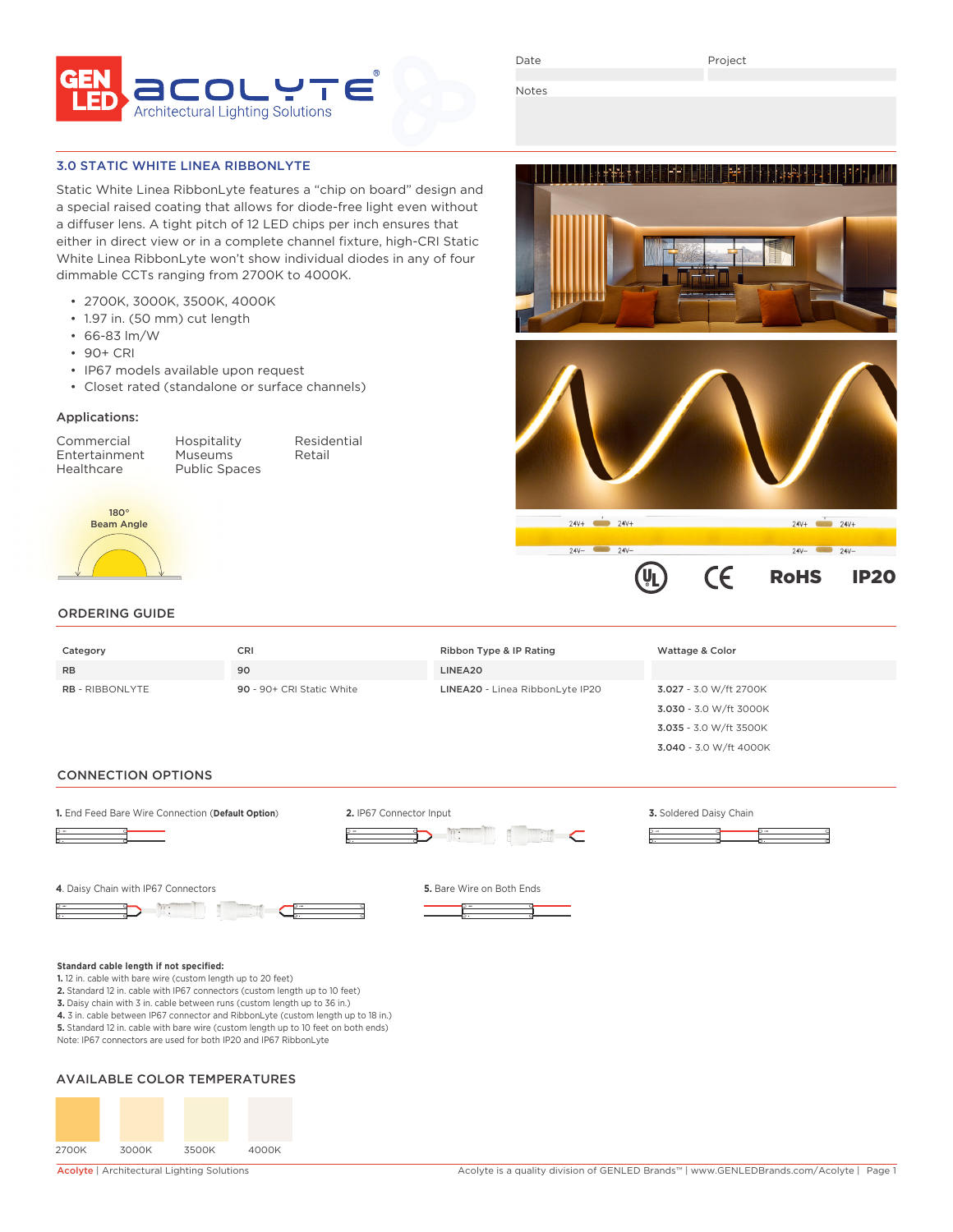

# SPECIFICATIONS / DIAGRAM / USAGE GUIDELINES

|                              | <b>3.0 STATIC WHITE LINEA RIBBONLYTE</b>                                                                                                 |                                             |                                     |                                   |  |
|------------------------------|------------------------------------------------------------------------------------------------------------------------------------------|---------------------------------------------|-------------------------------------|-----------------------------------|--|
| <b>Operating Voltage</b>     | 24 <sub>V</sub>                                                                                                                          |                                             |                                     |                                   |  |
| <b>Power Consumption</b>     | 3.0 W/ft (10 W/m)                                                                                                                        |                                             |                                     |                                   |  |
| Current (mA) - 24V           | 125 mA/ft (410 mA/m)                                                                                                                     |                                             |                                     |                                   |  |
| <b>LED Pitch</b>             | 146 LEDs/ft (480 LEDs/m)                                                                                                                 |                                             |                                     |                                   |  |
| <b>Protection Rating</b>     | IP20 (IP67 models available upon request)                                                                                                |                                             |                                     |                                   |  |
| Dimming/Control              | MLV / 0-10 Volt / Lutron Hi-Lume 1% dimming & Hi-Lume Premier 0.1% L3D0 LED drivers / Lutron VIVE code compliance available / ELV / DALI |                                             |                                     |                                   |  |
| <b>Operating Temperature</b> | -40° F to 158° F (-40° C to 70° C)                                                                                                       |                                             |                                     |                                   |  |
| <b>Colors Temperatures</b>   | 2700K                                                                                                                                    | 3000K                                       | 3500K                               | 4000K                             |  |
| Lumens                       | 198 lm/ft<br>$(650 \, \text{Im/m})$                                                                                                      | $219 \text{ Im/ft}$<br>$(719 \text{ lm/m})$ | 234 lm/ft<br>$(768 \, \text{Im/m})$ | 249 lm/ft<br>$(817 \text{ lm/m})$ |  |
| <b>LED Beam Angle</b>        | $180^\circ$                                                                                                                              |                                             |                                     |                                   |  |
| Minimum Bend Diameter        | 1.97 in. (50 mm)                                                                                                                         |                                             |                                     |                                   |  |
| <b>Cuttable Length</b>       | 1.97 in. (50 mm)                                                                                                                         |                                             |                                     |                                   |  |
| CRI - All Color Temp.        | 90+ CRI                                                                                                                                  |                                             |                                     |                                   |  |
| Lumens/Watt                  | 66 lm/W                                                                                                                                  | 73 lm/W                                     | 78 lm/W                             | 83 lm/W                           |  |
| Certifications               | UL, CE, RoHS<br>Suitable for use in closets, compliant with NFPA® 70, NEC® Section 410.16 (A)(3) and 410.16 (C)(5).                      |                                             |                                     |                                   |  |
| Warranty                     | 3 years                                                                                                                                  |                                             |                                     |                                   |  |
|                              |                                                                                                                                          |                                             |                                     |                                   |  |

| <b>DIMENSIONS</b> | <b>Top View</b>                                | Side View | <b>Dimensions</b>                                                               |
|-------------------|------------------------------------------------|-----------|---------------------------------------------------------------------------------|
| $\circ$<br>으      | ⊃<br>$+24V$<br>CUTTABLE EVERY: 1.97 in (50 mm) |           | Width 0.31 in. (8 mm)<br>Max Length 21.3 ft (6.5 m)<br>Height 0.09 in. (2.2 mm) |

#### USAGE GUIDELINES

- IP67 Linea RibbonLyte are not field cuttable. All custom cuts and connections for these models must be performed at the factory to ensure waterproofing standards are met. Any modification of this on the field or by end user will result in a voided warranty.
- When installing this product take into account the surface temperature of the material this product is mounted to. Many building surfaces which are exposed to direct sunlight exceed the 70° C / 158° F maximum that our product is rated for. High risk locations like this should be avoided.
- Our IP67 can be used in wet, outdoor locations around swimming pools and spa tubs, but our products are not intended to be submerged in pools and fountains and do not carry UL676 certification to do so.
- Please refer to our RibbonLyte Proper Use Guide in our *Application Guide* for more information. Available for download at www.GENLEDBrands.com/Acolyte.
- Compatible with a wide variety of control products including the entire line of Lutron dimming systems.
- For use with Acolyte drivers, 0-10V dimming modules and interface controllers (DMXINF models).
- Use with non-Acolyte supplied Triac, MLV or ELV drivers is not supported or warrantied.
- Due to the nature of the product, RibbonLyte cuttable lengths are generally longer or shorter than the customer requested length. Unless specified, RibbonLyte is factory cut at the shorter cuttable point.
- We reserve the right to make changes to product lineup, specifications, design and finishes at any time without notice.

Acolyte does not warrant or represent that the information is free from errors or omission. The information may change without notice and Acolyte is not in any way liable for the accuracy of any information printed and stored or in any way interpreted or used.